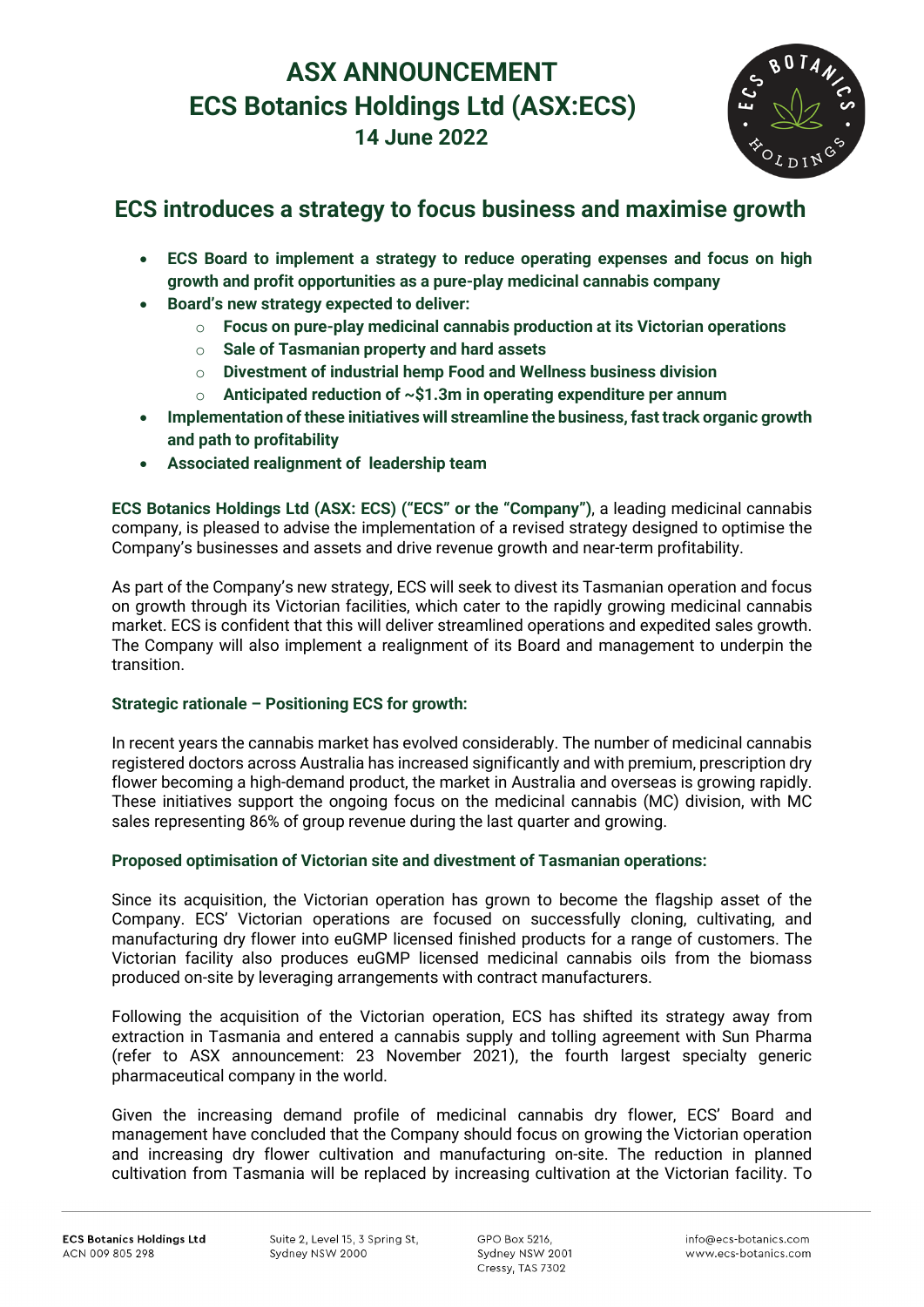

advance this strategy, ECS has lodged an application with the Office of Drug Control to double the size of the cultivation footprint at the Victorian site and expects to expand into this area in the coming season.

To progress the sale of Tasmanian assets and consolidate operations, ECS has begun the process of marketing its Tasmanian assets to potential buyers and has mandated CBRE to do so. The potential sale of the Tasmanian operations will provide ECS with additional cash and allow the Company to reduce operational expenditure.

### **Hemp Food and Wellness division:**

As part of the Company's revised strategy, ECS has commenced plans to divest its Hemp Food and Wellness, business division. This provides the opportunity to focus the business on core operations with the strongest growth trajectory and gross margins. The Board and management expect the revised strategy to create the greatest value for shareholders over the immediate and long term.

### **Potential impact on financial outlook:**

Assuming that the above divestments are fully implemented, the Company expects to save approximately \$1.3m per annum in operating expenses, primarily attributable to operating a single facility with one set of regulatory expenses and the rationalisation of resources.

At this stage, ECS is not anticipating any material impact on top-line sales, and the Company expects quarterly revenue growth and margin improvement to continue.

The Company recognises the substantial value in investing for growth using non-dilutive funding sources. In addition to increasing cash reserves through the divestment of its low-profit assets, ECS has applied for debt funding through a major Australian bank.

# **Leadership Changes:**

As part of this transition to a pure-play medicinal cannabis company, Executive General Manager of medicinal cannabis, Nan-Maree Schoerie, will undertake the role of Managing Director from Alex Keach. Existing Non-Executive Director Jeremy King will replace David McCredie as Non-Executive Chairman, and David McCredie will step down. David McCredie has been Chairman since 2018 and has been extremely generous with his time. The Company thanks him for his contribution to the Company and wishes him well for his future endeavours.

Mr. Keach will transition into the role of Head of Corporate Relations, leading corporate strategy, investor relations, and strategic partnerships, and will remain on the Board as an Executive Director. These changes will enable Ms. Schoerie and Mr. Keach to focus on their core competencies to maintain fast growth and maximise value for shareholders.

Ms. Schoerie lives on-site at the Victorian facility and has run the Victorian business since its inception. Having held Australian business leader positions for large organisations such as GE, ThermoFisher, and Ventia, she has the necessary skills and experience ECS requires as it grows into a much larger cannabis pharmaceutical business.

Additionally, the Company is pleased to welcome Arthur Sun to the company as Financial Controller. Mr. Sun has 20 years experience in financial management including five years as CFO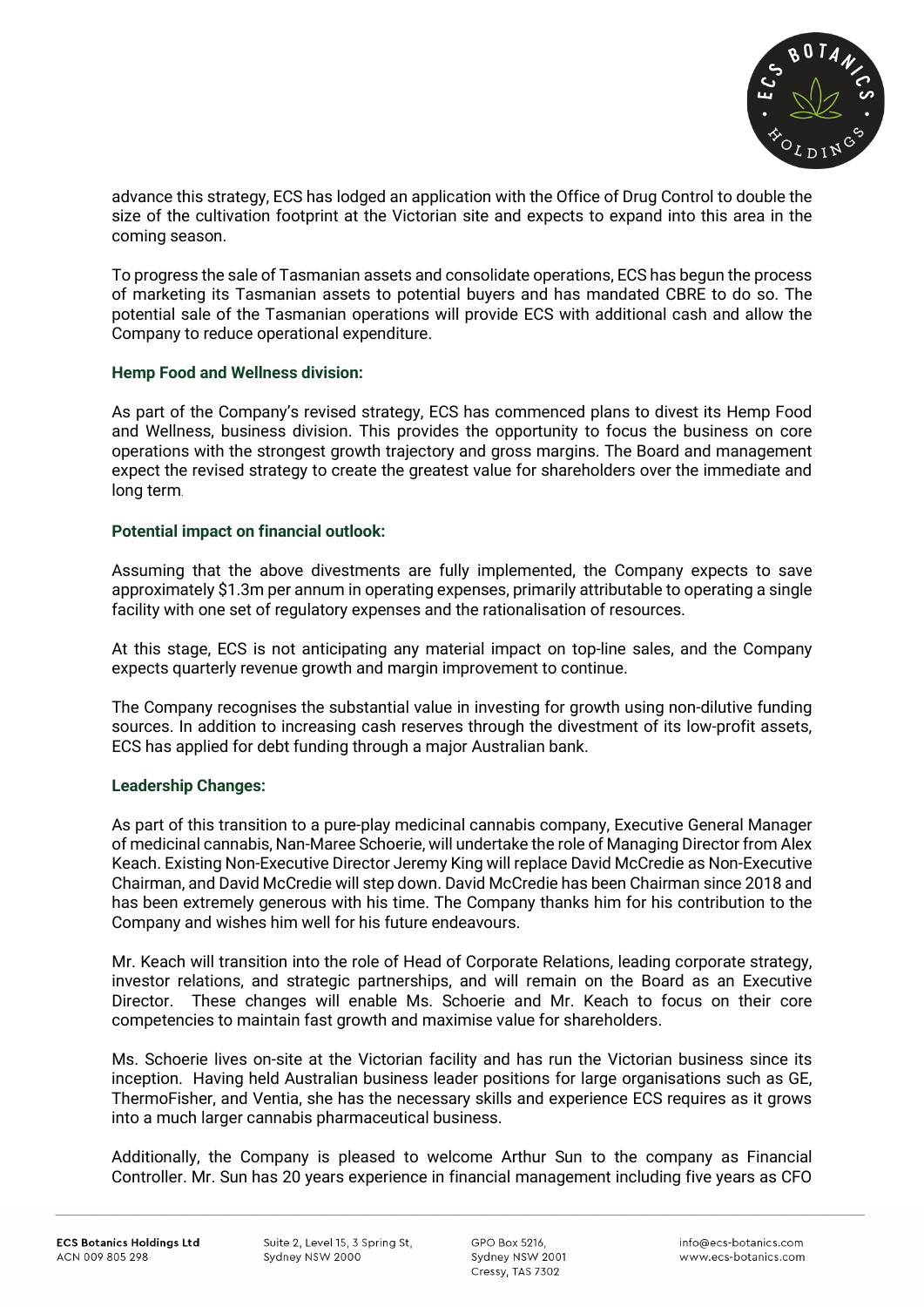

for Agricultural and Forestry businesses. Arthur is based in Melbourne and will report directly to Ms. Schoerie.

#### **Commentary:**

**Managing Director, Alex Keach said***: "Nan and I have a strong friendship and business relationship, as the largest individual shareholders we are motivated to realise the value in the Company which is representative of our efforts. I am looking forward to spending more time selling, promoting, and uncovering corporate and strategic opportunities for ECS both locally and overseas."*

**Executive General Manager, Nan-Maree Schoerie said:** *"It is never easy to divest business assets however as we are in the enviable position of having demand for our medicinal cannabis products substantially exceed our capacity to supply, the strategy is well-founded and will provide ECS with the opportunity to capitalise on a major market opportunity and position the Company as a leader in medicinal cannabis cultivation and supply.* 

*"We expect tailwinds over the next three years and focussing the business will cement the Company's position and allow us to capitalise on these exciting opportunities. As we enter our third year of operations, processes have become embedded and our teams more expert, affording me more time to work with Alex, Arthur, and the board as we continue to demonstrate the therapeutic benefits of growing high-quality cannabis using organic and regenerative practices."*

#### **-ENDS-**

#### **About ECS Botanics Holdings Ltd**

*ECS Botanics Holdings Ltd is a rapidly growing Australian cannabis company. The company owns farms and medicinal cannabis facilities in Tasmania and Victoria for the cultivation, processing, and manufacturing of medicinal cannabis. ECS manufactures to EU GMP standards and has the necessary licenses to cultivate and manufacture medicinal cannabis for the wholesale extract, final dose, and premium dry flower market. ECS has a B2B and B2C hemp food and wellness business. ECS' core focus is scale and low-cost production, without compromising quality.*

For further information, please contact: Alexander Keach, Managing Director [info@ecs-botanics.com](mailto:info@ecs-botanics.com.au)

Authorised on behalf of ECS by Alex Keach, Managing Director